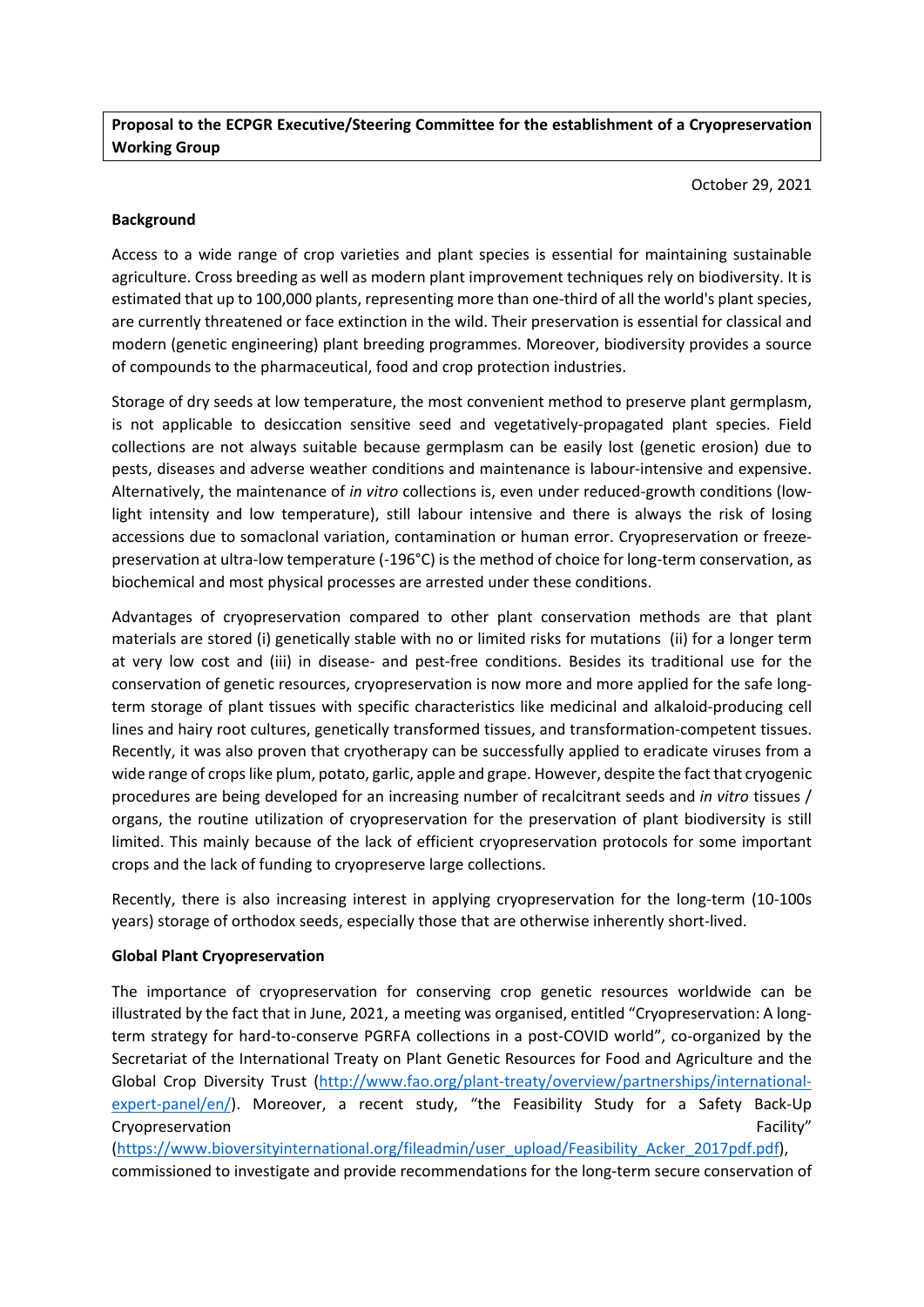recalcitrant seed and clonal crops, stated that "Many of the world's most important crops for food, nutrition and livelihoods, particularly for the poorest people, are vegetatively-propagated or have recalcitrant seeds." The study recognized that a global effort is needed to provide a long-term solution for the conservation of these vital crops so that their genetic diversity can be secured for use by future generations. Following this study, an action plan was developed that includes the establishment of regionally-based specialized Hubs (initially in Europe, Africa, and South America) to act as centres of excellence, with expertise in the long-term conservation of clonal and recalcitrant seed crop genetic resource collections. These Hubs could also serve as important back-up cryopreservation facilities as indicated in the feasibility study. Important European grown crops that would benefit from a facilitated cryopreservation approach are among others potato, pear, apple, garlic, artichoke, berries, grape and hops.

## **Plant Cryopreservation in Europe**

Europe has historically played an important role in developing and promoting cryopreservation for plants. A first initiative was launched within the EU FP5 project "CRYMCEPT": "Establishing Cryopreservation Methods For Conserving European Plant Germplasm Collections" [\(https://cordis.europa.eu/project/id/QLK5-CT-2002-01279\)](https://cordis.europa.eu/project/id/QLK5-CT-2002-01279), which ended in October 2005. This project, coordinated by KU Leuven (Belgium) was carried out in collaboration with universities and research institutes from the UK, France, Italy and Germany. The aim was to develop more efficient and generally applicable plant cryopreservation protocols based on fundamental research. In this project, biochemical and physiological aspects of cryopreservation/cryoprotection in a wide variety of plant species was studied in order to unravel cryoprotection. Moreover, at the end of this project two workshops were held with participants from 20 different nationalities who were trained and informed about prospects / applications of plant cryopreservation. A second important European initiative was the EURALLIVEG project (EC 870/2004) conducted between 2007 and 2011. The main focus was the development of a European integrated Allium Core collection provided by national collections of Germany, Czech Republic, Poland, Italy, France, and Nordic countries. This collection was designed as a part of the European Genebank Integrated System (AEGIS) of the European Cooperative Program for Plant Genetic Resources (ECPGR). One of the main aims was the cryopreservation of 200 most important garlic accessions which were finally stored within the Cryobank network of the three partners, i.e. IPK in Germany, CRI in the Czech Republic and RIH in Poland. A third initiative was the EU COST Action CRYOPLANET (see [https://www.cost.eu/actions/871/\)](https://www.cost.eu/actions/871/), where cryopreservation techniques for a wide variety of European plants were developed. This ran from 2006-2011 and involved 21 EU countries. This action resulted in a final publication: "Cryopreservation of Crop Species in Europe" , [\(https://www.cost.eu/publication/cryopreservation-of-crop-species-in-europe/\)](https://www.cost.eu/publication/cryopreservation-of-crop-species-in-europe/).

### **Rationale**

According to the feasibility study executed in 2017, eight research institutes (see Table 1) in seven European countries apply cryopreservation as a routine method to conserve their crop genetic resources. These include crops grown in Europe such as apple, citrus, garlic, grape, mint, hops, potato and strawberry, as well as tropical crops important for the European markets such as coffee and banana. Currently about 4,500 accessions are cryopreserved in Europe, almost half of the world's cryopreserved accessions. Nevertheless, many thousands of accessions, including those of apple, citrus, potato, strawberry and other berries, still remain at risk.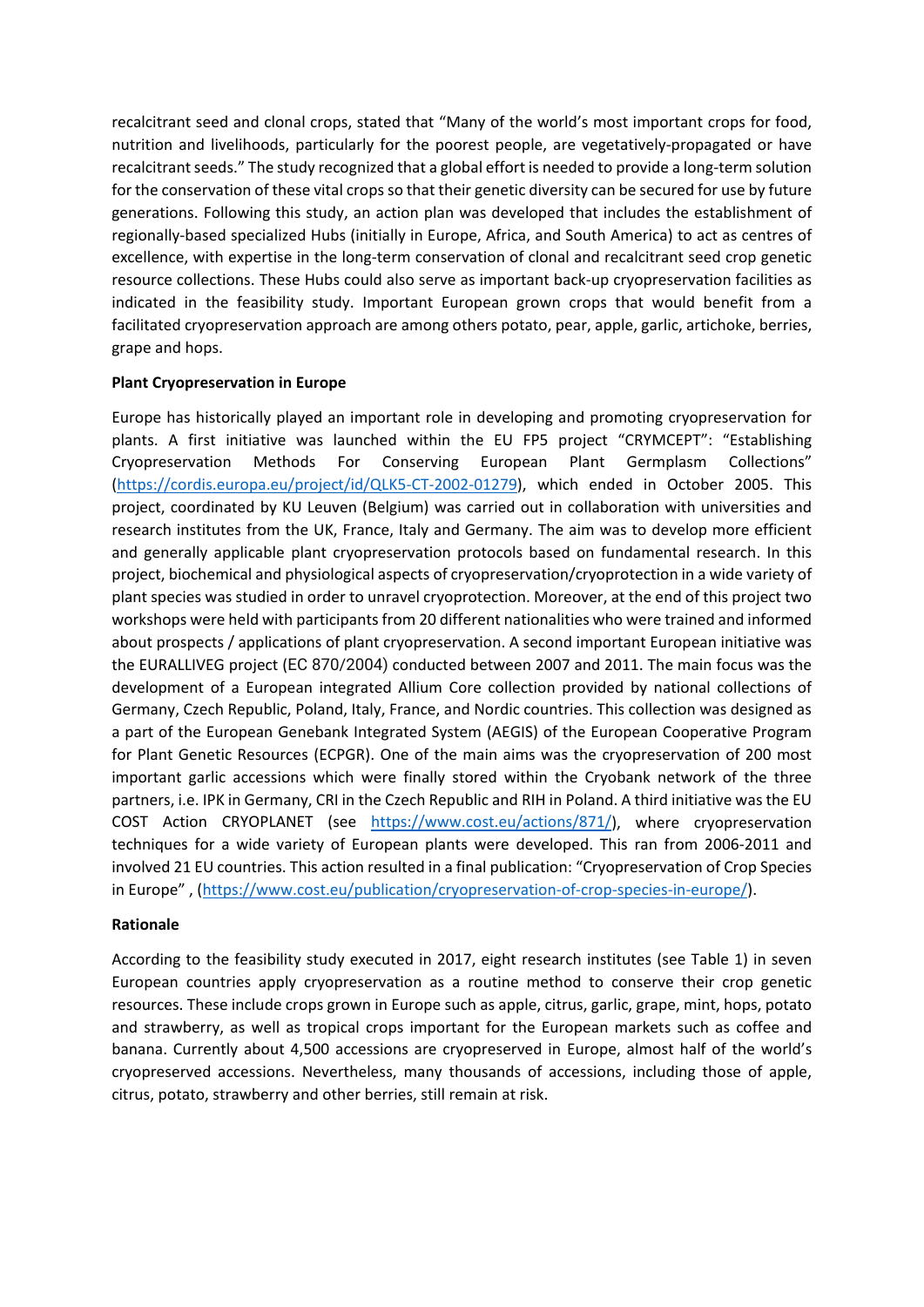## **Objectives**

- Obtain information about the current status of cryopreservation and the presence of long-term storage facilities as well as of experienced cryopreservation researchers
- Ensure that plant cryopreservation research in Europe is maintained at a critical mass to enable continuing advances in the science
- Ensure that European Crop collections conserving species that produce non-orthodox seeds have access to cryopreservation technologies in order to store their germplasm safely for future generations
- Investigate the possibility for cryopreserving orthodox seed collections with a focus on species with short-lived seeds including many vegetable such as leeks, onions and parsley
- Explore the application of cryopreservation to crop wild relatives or wild species and trees
- Increase collaboration between European scientists and institutes holding crop collections to establish a European Cryo-hub
- Create one or more cryopreservation back-up facilities
- Develop new biobank technologies and data management systems for cryopreserved collections

### **Proposal**

With this, we submit for consideration and approval by the Executive/ Steering Committee of ECP/GR a request for the formal establishment of a Cryopreservation Working Group within the ECPGR. We believe that the formalization of this ECPGR Working Group would be a major step to establish and strengthen collaboration within the entire European region.

### **Names**

Dr. Nicolas Roux Senior Scientist, Banana Genetic Resources and Management Systems Program Leader Alliance of Bioversity International and CIAT 1990, Boulevard de la Lironde Parc Scientifique Agropolis II 34397 Montpellier Cedex 5, France  $\boxtimes$  n.roux@cgiar.org |  $\clubsuit$  +33 (0) 4 67611302

Dr. Bart Panis Senior Scientist Genetic Resources and Representative of the Alliance of Bioversity International and CIAT in Belgium Willem Decroylaan 42, P.O. Box 2455 3001 Leuven, Belgium  $\boxtimes$  b.panis@cgiar.org |  $\bigcup$  +32 (0) 16 321690

Dr. Manuela Nagel Head of Cryo- and Stress Biology Leibniz Institute of Plant Genetics and Crop Plant Research (IPK) Corrensstraße 3 06466 Seeland, OT Gatersleben, Germany  $\boxtimes$  nagel@ipk-gatersleben.de |  $\&$  +49 (0) 39482-5156